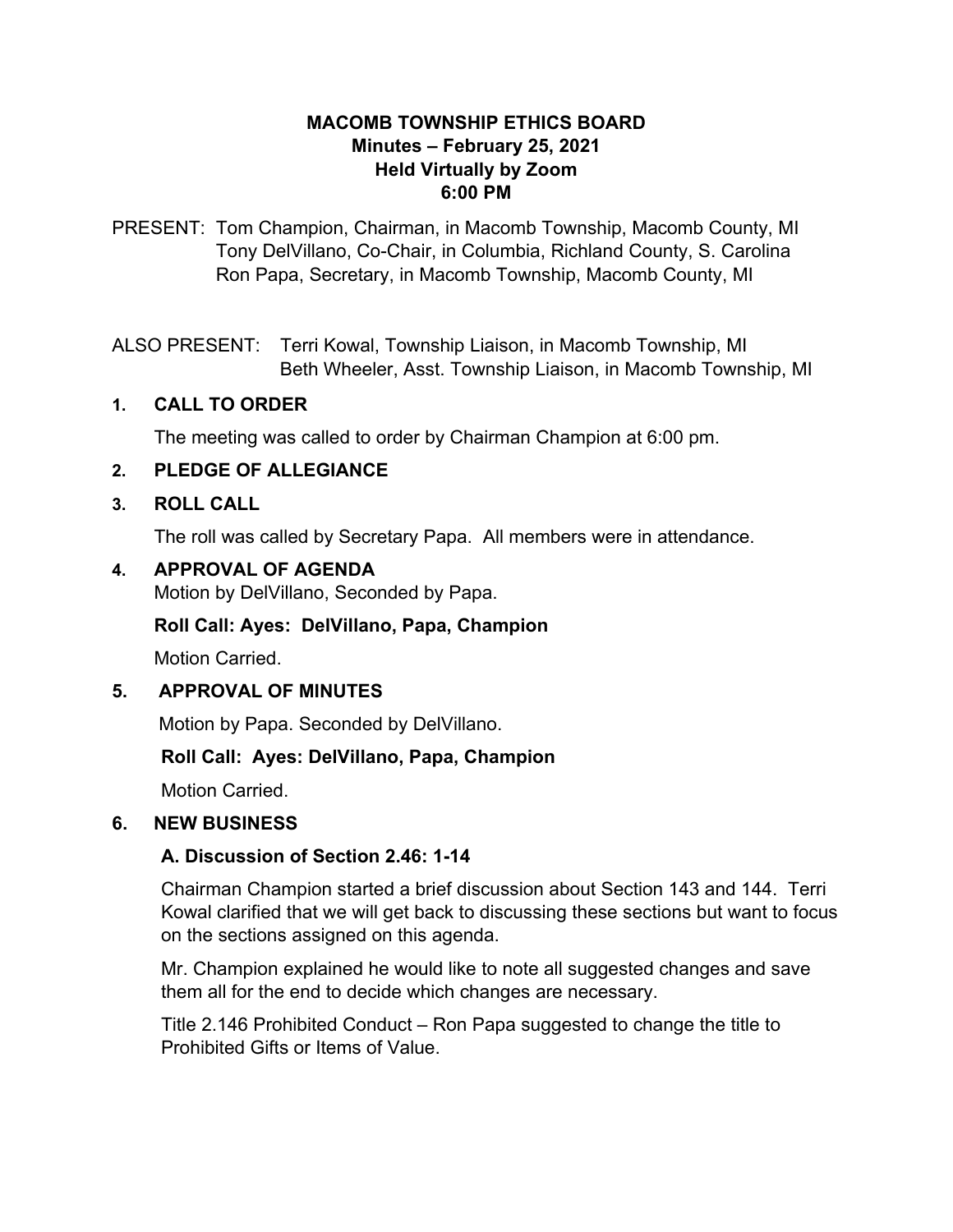Mr. DelVillano stated in the first sentence we may want to change or add the wording – "which tends to influence the manner or may appear to influence in which", but the other members felt it was sufficient as is.

1. All agreed no changes needed.

2. All agreed no changes needed.

 3. All agreed to eliminate the word "immediate" as it could be a gift to a nonrelated person close to the employee or official.

4. All agreed no changes needed.

 5. Discussion regarding the \$75 amount. All agreed it seems common among other communities. Possibly the frequency could be changed. May need another phrase added. Ron Papa discussed the word catering, in that if the \$75 were for catering it would be spread over all the attendees at \$75 each.

6. Mr. Papa pointed out an extra left parenthesis needs to be deleted.

7. Discussion regarding the word entertain. All agreed no changes needed.

8. All agreed no changes needed.

9. All agreed no changes needed.

 10. Mr. DelVillano questioned the wording about the gift being provided only fue to the persons status or job. Lengthy discussion followed. All agreed no changes needed.

11. All agreed no changes needed.

12. All agreed no changes needed.

13. All agreed no changes needed.

 14. Discussion that #14 should be #15; they seem to be reversed in the order in which they should be listed.

## **B. Review of Temporary Complaint Form**

Mr. DelVillano suggested we use a different word other than complaint. He feels there is a better word to use – possibly "concern" or "advisory". Terri Kowal explained that it is not just a common concern, it is in fact a complaint. It should stay complaint.

 Mr. Papa suggested we replace *Public Servant* with another word in case they wanted to complain about a group of people. Terri Kowal explained it needed to be very specific as to who the complaint is about. The ordinance is not about complaining about a group of people. It's a means to correct an issue with one person.